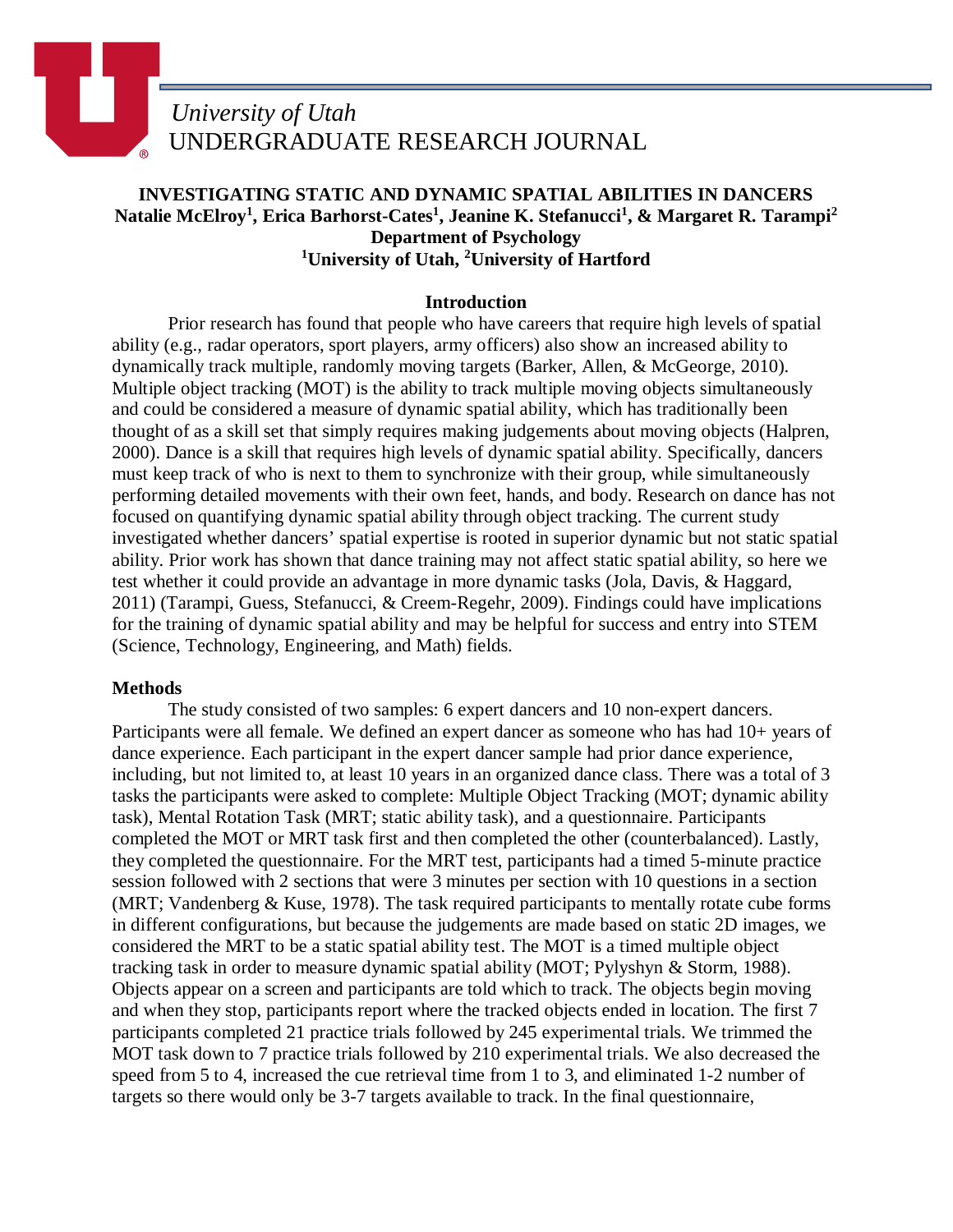participants completed two questionnaires: Vividness of Movement Imagery Questionnaire (VMIQ-2; Roberts, Callow, Hardy, Markland, & Bringer, 2008) and Vividness of Visual Imagery Questionnaire (VVIQ-2; Marks, 1995). Then they gave a detailed account of their dance experience and filled out the Spatial Activity Survey (Newcombe, Bandura and Taylor, 1983) regarding their experience with activities rated as spatial (81 questions regarding specific type of activities). Participants concluded the questionnaire with their frequency (or lack thereof) in regard to their video game experience.

#### **Results**

Descriptive statistics showed the average age: 19 (expert dancers are  $19 (SD = 1.21)$ ), non-expert dancers are  $20$  (SD=  $3.16$ )). There was no significant difference in age between groups. Figure 1 shows the total accuracy on the MOT task for each group (expert dancer vs. non-expert); it represents how many times a participant was able to track a certain number of targets (i.e. if 7 targets were presented and they selected 5 correct targets then they were given credit for it – this did not contribute to their percent accuracy). The overall mean of both groups was  $20.94$  (SD = 24.67) with a percent accuracy of .087.



**Figure 1 - MOT Task**

y-axis: how many times the participant tracked x amount of targets x-axis: number of targets the participant successfully tracked

Figure 2 shows the relationship between how frequently a dancer practices with their percent accuracy on the MOT task,  $r = -0.499$ ,  $p = 0.07$ . The correlation was trending toward significant but was in the opposite direction with more frequent dance trending toward less accuracy on MOT.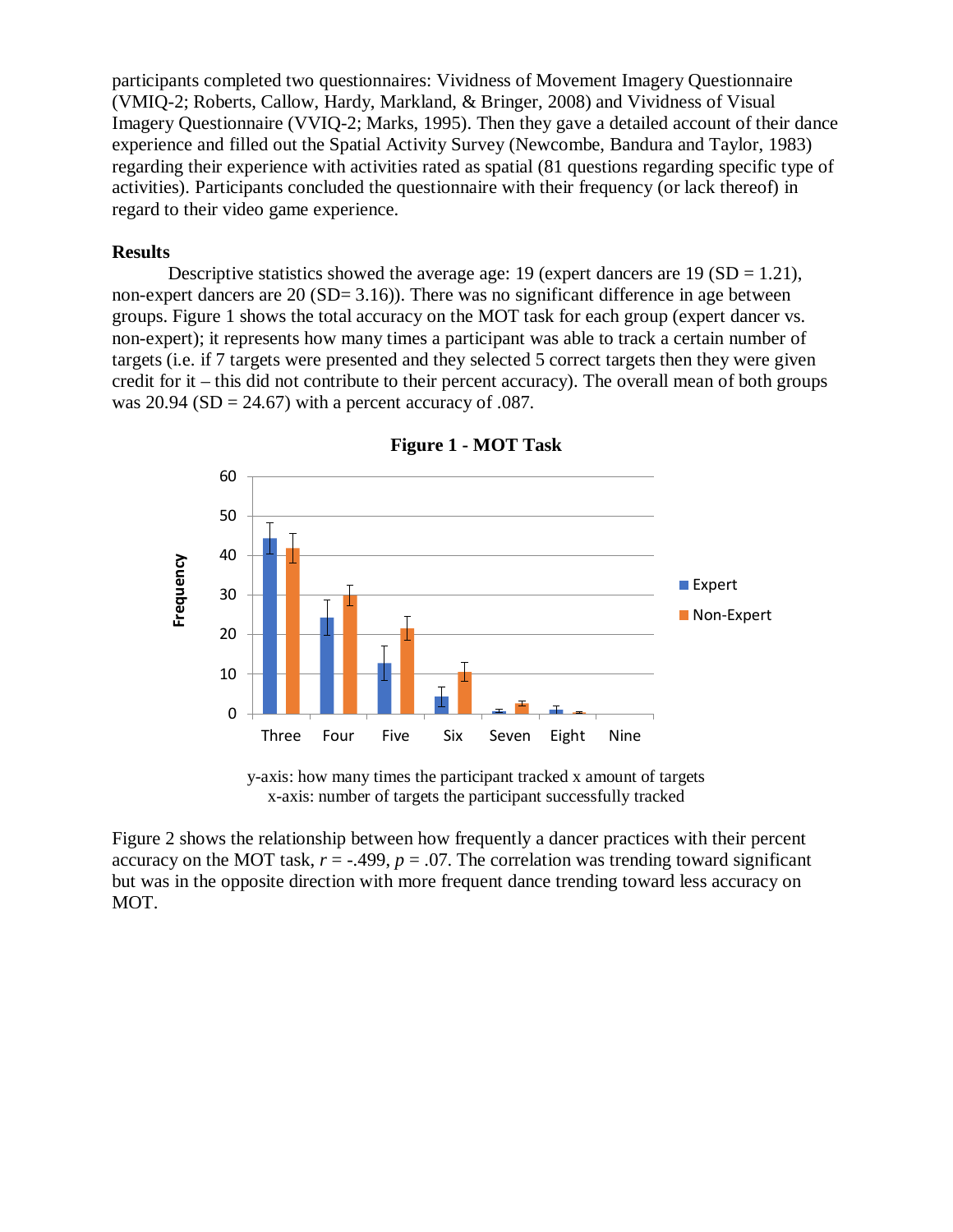



y-axis: participant selected the correct number of targets that were originally presented x-axis: daily (1), weekly (2), monthly (3) once every 6 months (4), once a year (5), never (6)

Average correct answers for all participants on the MRT was 10.47 (SD 4.52). Figure 3 shows the correlation between expert dancers' frequency and rate of practice with their performance on the MRT,  $r = .674$ ,  $p = .016$ . The figure clearly shows that longer time spent practicing was related to better performance on the MRT. Dancers' mean MRT performance was  $9.2$  (SE = 1.94) while non-expert MRT was  $11.33$  (SE = 1.47).





x-axis: less than one hour  $(1)$ , 1-3 hours  $(2)$ , 4-10 hours  $(3)$ , 10+ hours  $(4)$ 

We ran a preliminary analysis on the variables from the gaming questionnaire and found no significant effect. Future research will look at how the Vividness of Visual/Movement Imagery has an impact on results.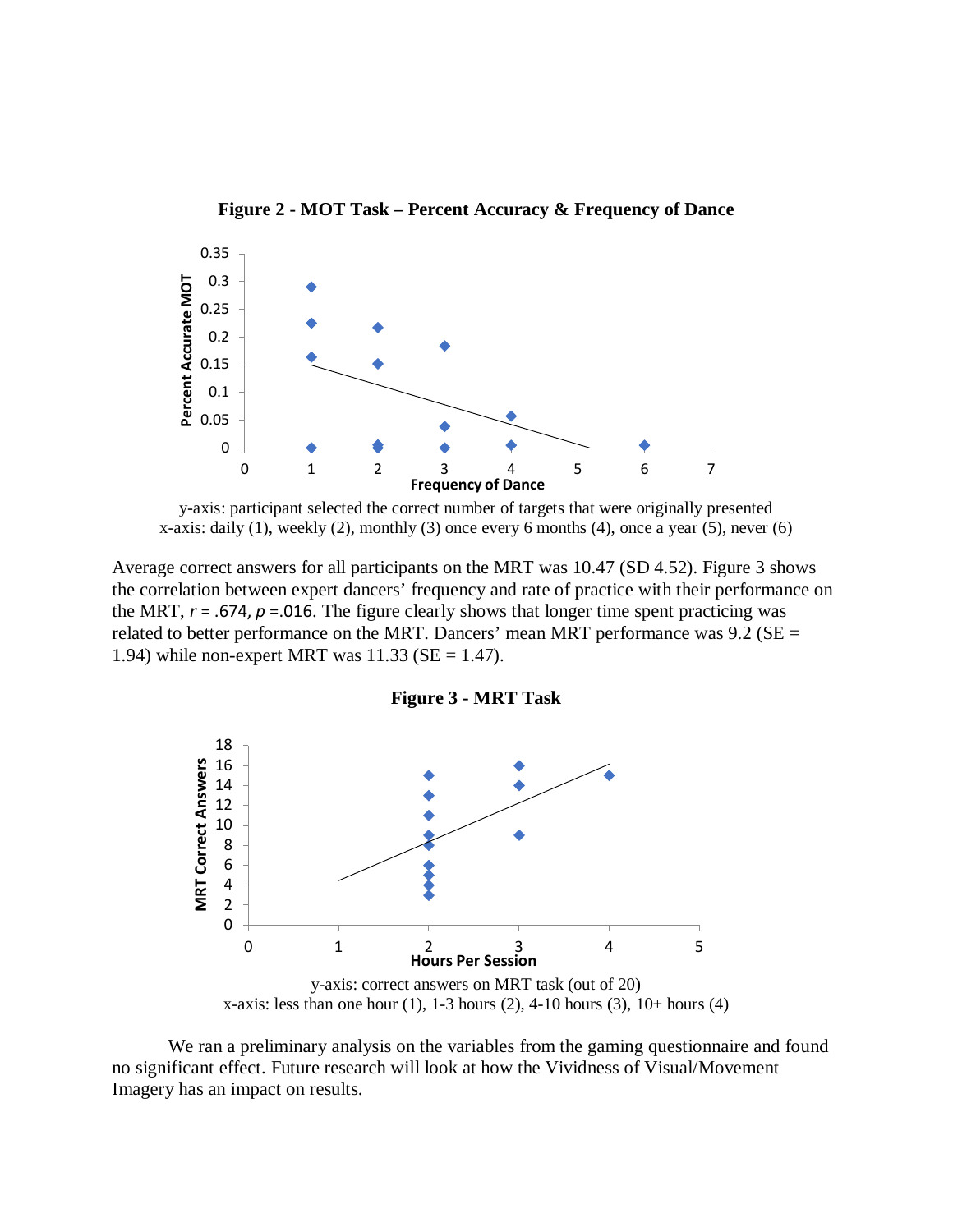### **Discussion**

Our hypotheses were partially supported. First, there was a positive correlation between total MRT and duration of dance practice, on average. That is, the more intense the dancer (more time spent in a session), the better they performed on the MRT. We found a trending effect ( $p =$ .07) for frequency of dance and percent accuracy on the MOT task, but it was in the opposite than predicted direction (with more dance relating to worse performance). However, this relationship was largely driven by one outlier, so more dancers need to be tested before strong conclusions could be made. Further, future research should expand the definition of an expert dancer. We believe the current definition leaves out a population of people who do not fit into the guidelines we adopted; thus leading to a smaller than desired group of people who fit our criteria for expertise. Overall, this study provides some initial evidence to suggest that dancers may experience a benefit in some types of spatial skills due to their training.